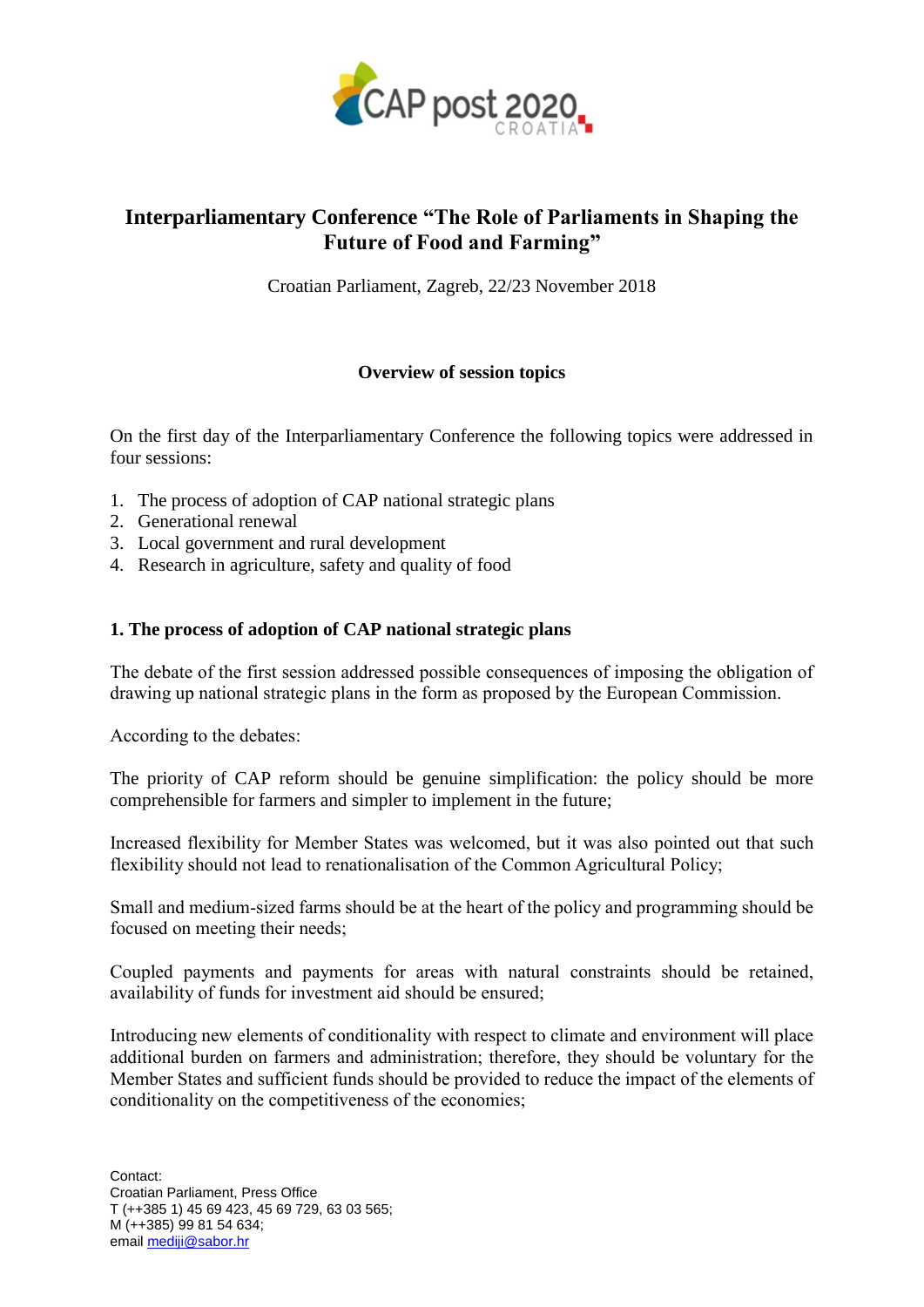

Regardless of the challenges faced by the EU, the level of financing of the Common Agricultural Policy in the future should remain at least at the current level, especially given the importance of the agricultural community in world population nutrition, rural areas' sustainability and ecological contribution;

The diversification and finalization of agricultural production is the cornerstone of the sector's competitiveness, so the specific objectives of the Common Agricultural Policy should include objectives related to the processing of agricultural and food products and more clearly prescribe the objectives of forestry;

Agricultural holdings and their members, besides carrying out agricultural activities, are also rural guardians, and dealing with agriculture as a complementary activity, even when it makes only a small part of the total economic activity, provides them with the possibility of securing additional financial resources and retains them in rural areas; the definition of "real farmer" should also be considered in this aspect and allow for non-binding application;

Structural measures contribute to increasing the competitiveness of agriculture, so the budget reduction for rural development should be avoided;

The proposals on the external convergence of views are different and it is necessary to find an acceptable compromise;

The risk of delays in the adoption of the legal framework and, consequently, of national strategic plans, as well as postponement of the payment of subsidies to farmers after 2020, has been mentioned, and additional efforts are needed to avoid this scenario.

# **2. Generational renewal**

The topic of the second Session referred to future measures to encourage young farmers.

The basic problems related to the generational renewal of rural areas are:

- Revenues that lag behind other sectors,
- Business risks that cannot be affected,
- Difficult access to land,
- Conditions related to creditworthiness,
- and unfair trade practices in the supply chain.

All these problems negatively affect the retention of young people in rural areas and decisionmaking on the continuation or beginning of dealing with agricultural production and hence the fulfilment of the desired aim of attracting young people to the agricultural sector.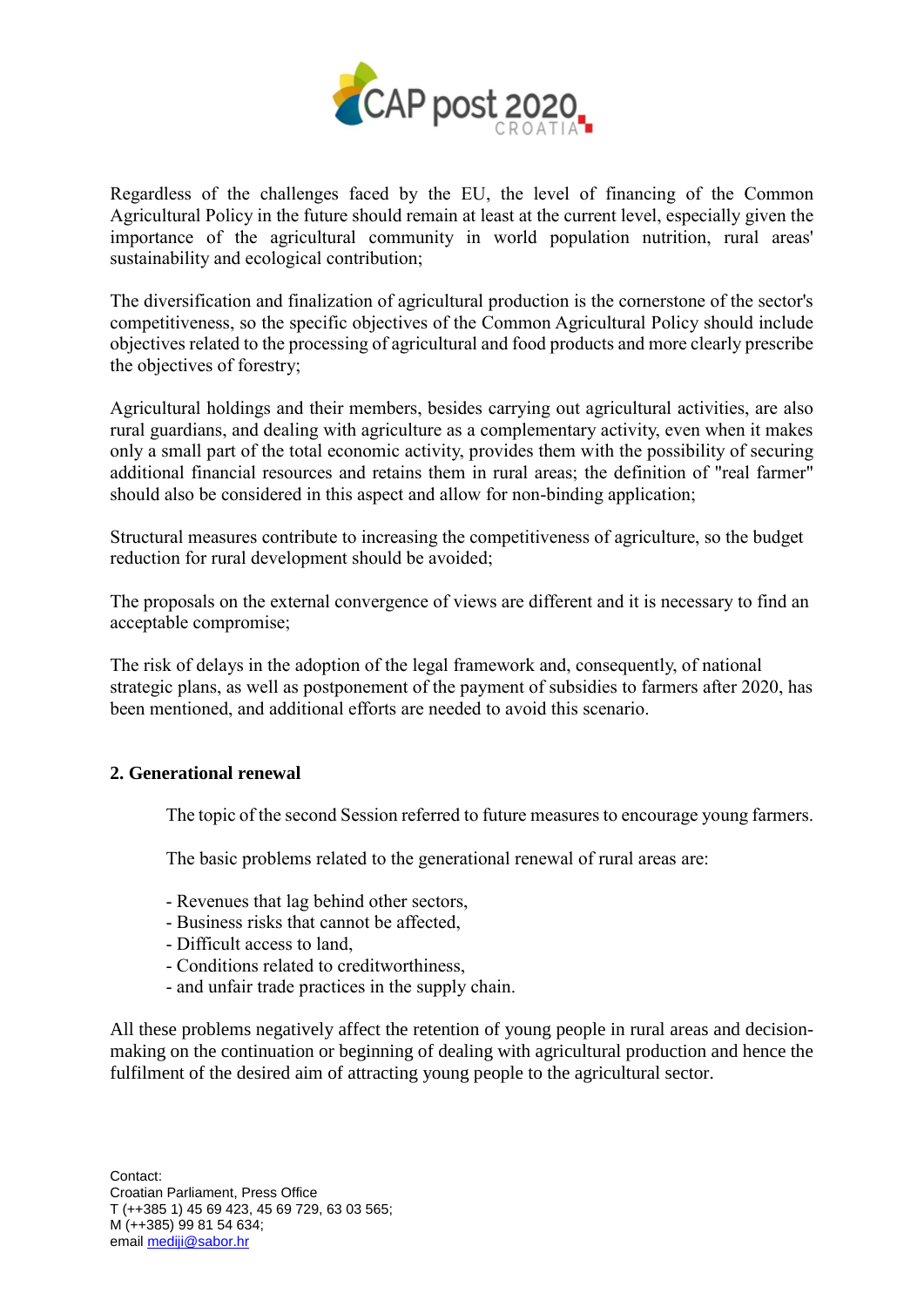

With the aim of encouraging the retention of young people in rural areas and taking into account the average age of holders of agricultural holdings, the definition of a "young farmer" needs to be adjusted and it is not good to link it only with the holder of the agricultural holding.

It is important to ensure an appropriate level of funding to young farmers. In order to do so, besides the funds from the agricultural budget, we should take advantage of the synergy effect of other EU funds.

Measures of early retirement schemes for farm holders could stimulate the transfer of farms between two generations.

In relation to the measures foreseen in the European Commission's proposal, it has been accentuated that support for enterprise creation should be differentiated from income support to young people.

### **3. Local government and rural development**

The third session discussed the role of regional and local authorities in implementing the rural development policy and the ways to improve it in the next financial period.

The following constraints were identified:

- administrative capacities at regional and local level;
- budget cuts for rural development measures;
- greater conditioning of support to additional ecological and climate goals.

The debate pointed to the problems facing individual regions in the Member States, and to the problems facing the Member States located at the external border of the Union, which could affect health safety.

The discussion highlighted the complexity of administrative requirements in the implementation of the LEADER initiative and it has been suggested to simplify them in the next programming period.

The participants expressed their support to the model of public-private partnership so as to provide additional financing sources.

# **4. Research in agriculture, quality and safety of food**

At the fourth session the participants exchanged their opinions on the importance of research in agriculture and on the ways research can upgrade food quality and safety.

The increase in the budget for financing agricultural research in the next programming period was positively assessed.